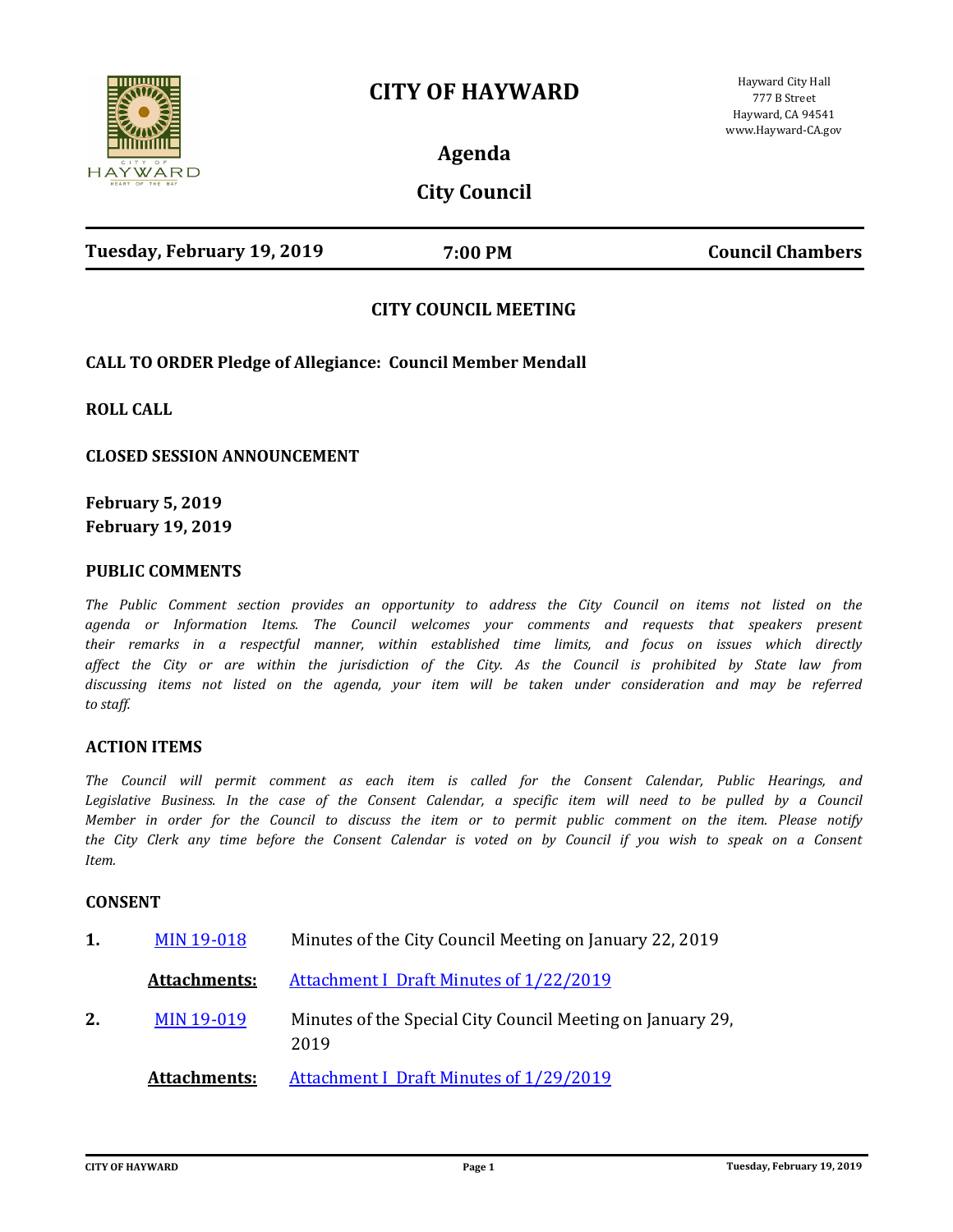| <b>City Council</b> | Agenda                                                                                                                                                                                                                  | <b>February 19, 2019</b> |
|---------------------|-------------------------------------------------------------------------------------------------------------------------------------------------------------------------------------------------------------------------|--------------------------|
| <b>MIN 19-020</b>   | Minutes of the Special City Council Meeting (City Council<br>Retreat) on February 3, 2019                                                                                                                               |                          |
| <b>Attachments:</b> | <b>Attachment I Draft Minutes of 2/3/2019</b>                                                                                                                                                                           |                          |
| <b>MIN 19-021</b>   | Minutes of the City Council Meeting on February 5, 2019                                                                                                                                                                 |                          |
| <b>Attachments:</b> | <b>Attachment I Draft Minutes of 2/5/2019</b>                                                                                                                                                                           |                          |
| <b>CONS 19-052</b>  | Transmittal of the Comprehensive Annual Financial Report for<br>the Year Ended June 30, 2018; and of the Memorandum on<br><b>Internal Control and Required Communications</b>                                           |                          |
| Attachments:        | <b>Attachment I Staff Report</b>                                                                                                                                                                                        |                          |
|                     | <b>Attachment II Resolution</b>                                                                                                                                                                                         |                          |
|                     | <b>Attachment III Comprehensive Annual Financial Report</b>                                                                                                                                                             |                          |
|                     | <b>Attachment IV Memorandum on Internal Controls</b>                                                                                                                                                                    |                          |
| <b>CONS 19-076</b>  | Adoption of a Resolution to File a Chapter 8 Request for the<br>Purchase of the Property Located at 1032 Central Boulevard<br>(APN 445-270-7-1) for a Total Cost of \$37,027 Plus Closing and<br><b>Recording Costs</b> |                          |
| <b>Attachments:</b> | <b>Attachment I Staff Report</b>                                                                                                                                                                                        |                          |
|                     | <b>Attachment II Resolution</b>                                                                                                                                                                                         |                          |
|                     | <b>Attachment III Site Map</b>                                                                                                                                                                                          |                          |
| <b>CONS 19-086</b>  | Adoption of a Resolution Authorizing the City Manager to<br>Execute a Master Professional Service Agreement with Moves<br>the Needle for Various Lean Innovation Trainings                                              |                          |
| <b>Attachments:</b> | <b>Attachment I Staff Report</b>                                                                                                                                                                                        |                          |
|                     | <b>Attachment II Resolution</b>                                                                                                                                                                                         |                          |
| <b>CONS 19-079</b>  | First Amendment to Lease and Assignment/Assumption of<br>Lease with Briggs Resources, Inc. for Property at 21015<br><b>Skywest Drive</b>                                                                                |                          |
| <b>Attachments:</b> | <b>Attachment I Staff Report</b>                                                                                                                                                                                        |                          |
|                     | <b>Attachment II Resolution</b>                                                                                                                                                                                         |                          |
|                     | <b>Attachment III Assignment Assumption &amp; Consent Agreement</b>                                                                                                                                                     |                          |
|                     | <b>Attachment IV First Amendment</b>                                                                                                                                                                                    |                          |
|                     |                                                                                                                                                                                                                         |                          |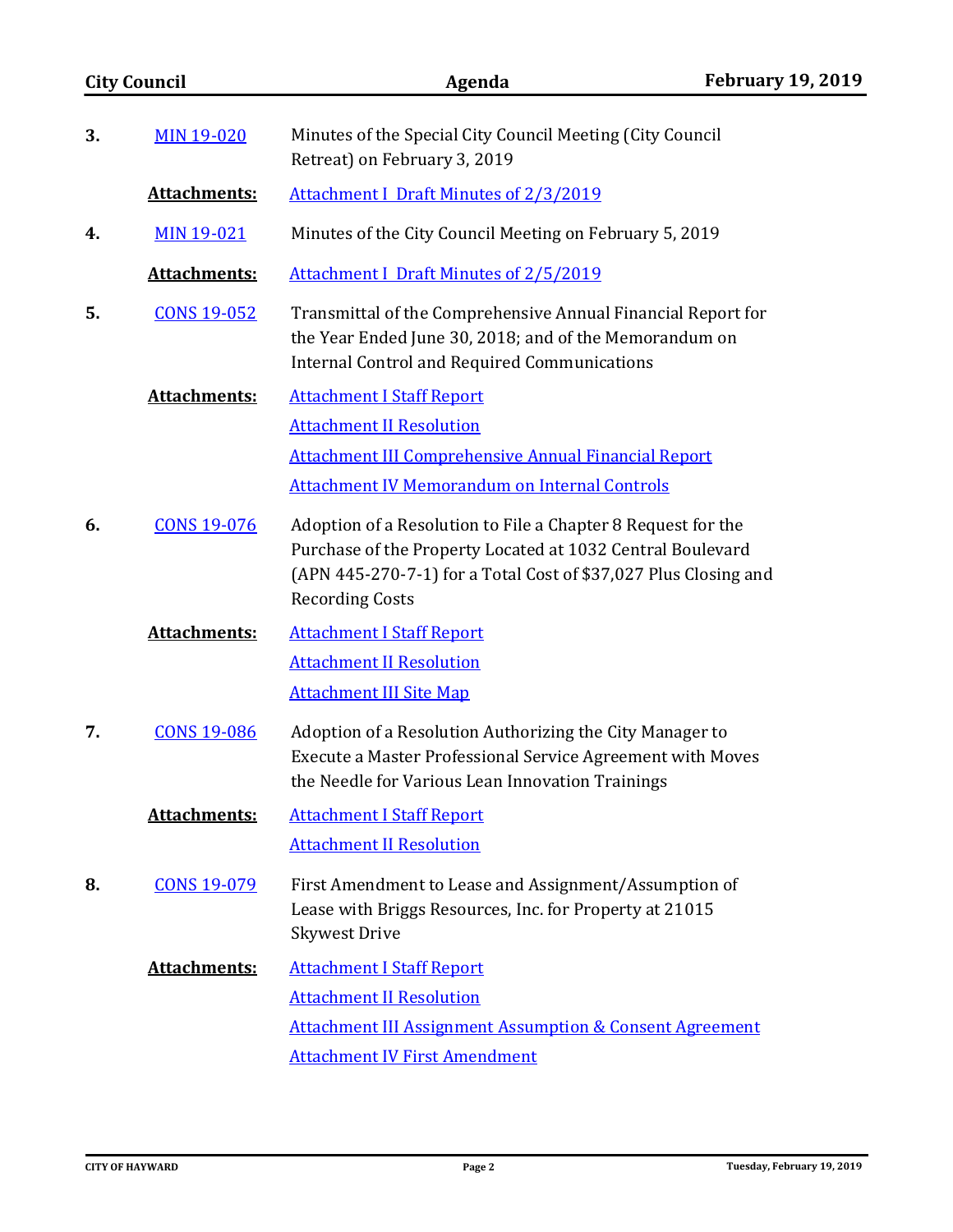| <b>City Council</b> |                     | Agenda                                                                                                                                                                                                                                                               | <b>February 19, 2019</b> |
|---------------------|---------------------|----------------------------------------------------------------------------------------------------------------------------------------------------------------------------------------------------------------------------------------------------------------------|--------------------------|
| 9.                  | <b>CONS 19-064</b>  | Approval of Final Map Tract 8319 (Gading I), Associated with<br>the Previously Approved Vesting Tentative Tract Map and<br>Development of 20 Single Family Homes on a 1.75-Acre Site<br>Located at 25906 Gading Road; Blue Mountain Communities<br>(Applicant/Owner) |                          |
|                     | <b>Attachments:</b> | <b>Attachment I Staff Report</b><br><b>Attachment II Resolution</b><br><b>Attachment III Vicinity Map</b><br><b>Attachment IV Site Map</b><br><b>Attachment V Final Map</b>                                                                                          |                          |
| 10.                 | <b>CONS 19-080</b>  | New Sidewalks FY19 Project - Approval of Plans and<br>Specifications and Call for Bids                                                                                                                                                                               |                          |
|                     | Attachments:        | <b>Attachment I Staff Report</b><br><b>Attachment II Resolution</b>                                                                                                                                                                                                  |                          |
| 11.                 | <b>CONS 19-081</b>  | New Garin Reservoir and Pump Station Improvements:<br>Authorization for the City Manager to Amend Professional<br>Services Agreement for Additional Engineering Services During<br>Construction                                                                      |                          |
|                     | <b>Attachments:</b> | <b>Attachment I Staff Report</b><br><b>Attachment II Resolution</b>                                                                                                                                                                                                  |                          |

## **WORK SESSION**

*Work Session items are non-action items. Although the Council may discuss or direct staff to follow up on these items, no formal action will be taken. Any formal action will be placed on the agenda at a subsequent meeting in the action sections of the agenda.*

- Update on Efforts Related to the City's Residential Rent Stabilization Ordinance and Provide Direction on Potential Amendments to the Residential Rent Stabilization Ordinance (Report from City Manager McAdoo) **12.** [WS 19-012](http://hayward.legistar.com/gateway.aspx?m=l&id=/matter.aspx?key=5545)
	- **Attachments:** [Attachment I Staff Report](http://hayward.legistar.com/gateway.aspx?M=F&ID=834bdc2c-dc51-4817-a467-cff335126f27.docx) [Attachment II Status Update from May 2018 to Date](http://hayward.legistar.com/gateway.aspx?M=F&ID=cae06057-a4cb-40b4-bf2f-d010602e9a97.docx) [Attachment III Council Meeting Presentation](http://hayward.legistar.com/gateway.aspx?M=F&ID=fb438c23-fb7a-4aae-be00-9a07d23e4441.pps)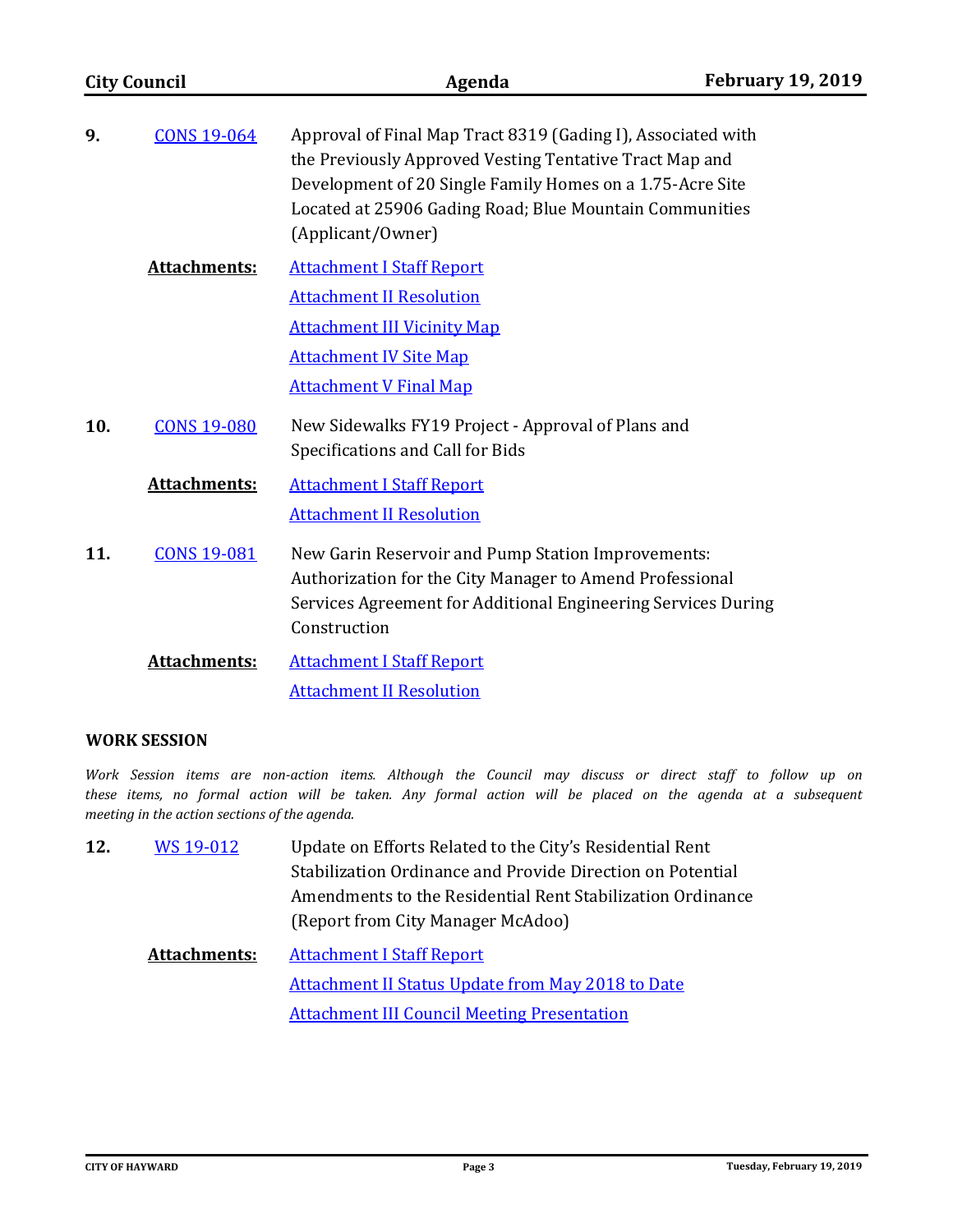| <b>PUBLIC HEARING</b> |                     |                                                                                                                                                                                                                                                                                                                                      |
|-----------------------|---------------------|--------------------------------------------------------------------------------------------------------------------------------------------------------------------------------------------------------------------------------------------------------------------------------------------------------------------------------------|
| 13.                   | PH 19-010           | Public TEFRA Hearing as Required by the Internal Revenue<br>Code of 1986, and Adoption of a Resolution Approving the<br>Issuance by California Public Finance Authority of Multifamily<br>Housing Revenue Bonds to Finance the Acquisition,<br>Rehabilitation of Leisure Terrace Apartments (Report from<br>Deputy City Manager Ott) |
|                       | Attachments:        | <b>Attachment I Staff Report</b>                                                                                                                                                                                                                                                                                                     |
|                       |                     | <b>Attachment II Resolution</b>                                                                                                                                                                                                                                                                                                      |
| 14.                   | PH 19-009           | Adoption of an Ordinance to Approve an Amendment to the<br>City of Hayward Contract with the California Public Employees<br>Retirement System (CalPERS) for Miscellaneous Members in<br>SEIU Local 1021 (Report from Human Resources Director<br>Collins)                                                                            |
|                       | <b>Attachments:</b> | <b>Attachment I Staff Report</b>                                                                                                                                                                                                                                                                                                     |
|                       |                     | <b>Attachment II Adopted Resolution</b>                                                                                                                                                                                                                                                                                              |
|                       |                     | <b>Attachment III Ordinance</b>                                                                                                                                                                                                                                                                                                      |
|                       |                     | <b>Attachment IV Sample Amendment</b>                                                                                                                                                                                                                                                                                                |
| 15.                   | PH 19-011           | Vacation of 3138 Baumberg Avenue: Public Hearing and<br>Resolution Approving Excess Right-of-Way Vacation and<br>Authorizing Quit Claim Deed (Report from Interim Public<br>Works Director Ameri)                                                                                                                                    |
|                       | <b>Attachments:</b> | <b>Attachment I Staff Report</b>                                                                                                                                                                                                                                                                                                     |
|                       |                     | <b>Attachment II Resolution</b>                                                                                                                                                                                                                                                                                                      |
|                       |                     | Attachment III Exhibit A & B to Resolution                                                                                                                                                                                                                                                                                           |
|                       |                     | <b>Attachment IV Street View</b>                                                                                                                                                                                                                                                                                                     |
| 16.                   | PH 19-012           | Vacation of 26010 Production Avenue: Public Hearing and<br>Resolution Approving Excess Right-of-way Vacation and<br>Authorizing Quit Claim Deed (Report from Interim Public<br>Works Director Ameri)                                                                                                                                 |
|                       | <b>Attachments:</b> | <b>Attachment I Staff Report</b>                                                                                                                                                                                                                                                                                                     |
|                       |                     | <b>Attachment II Resolution</b>                                                                                                                                                                                                                                                                                                      |
|                       |                     | <b>Attachment III Exhibit A &amp; B to Resolution</b>                                                                                                                                                                                                                                                                                |
|                       |                     | <b>Attachment IV Street View</b>                                                                                                                                                                                                                                                                                                     |